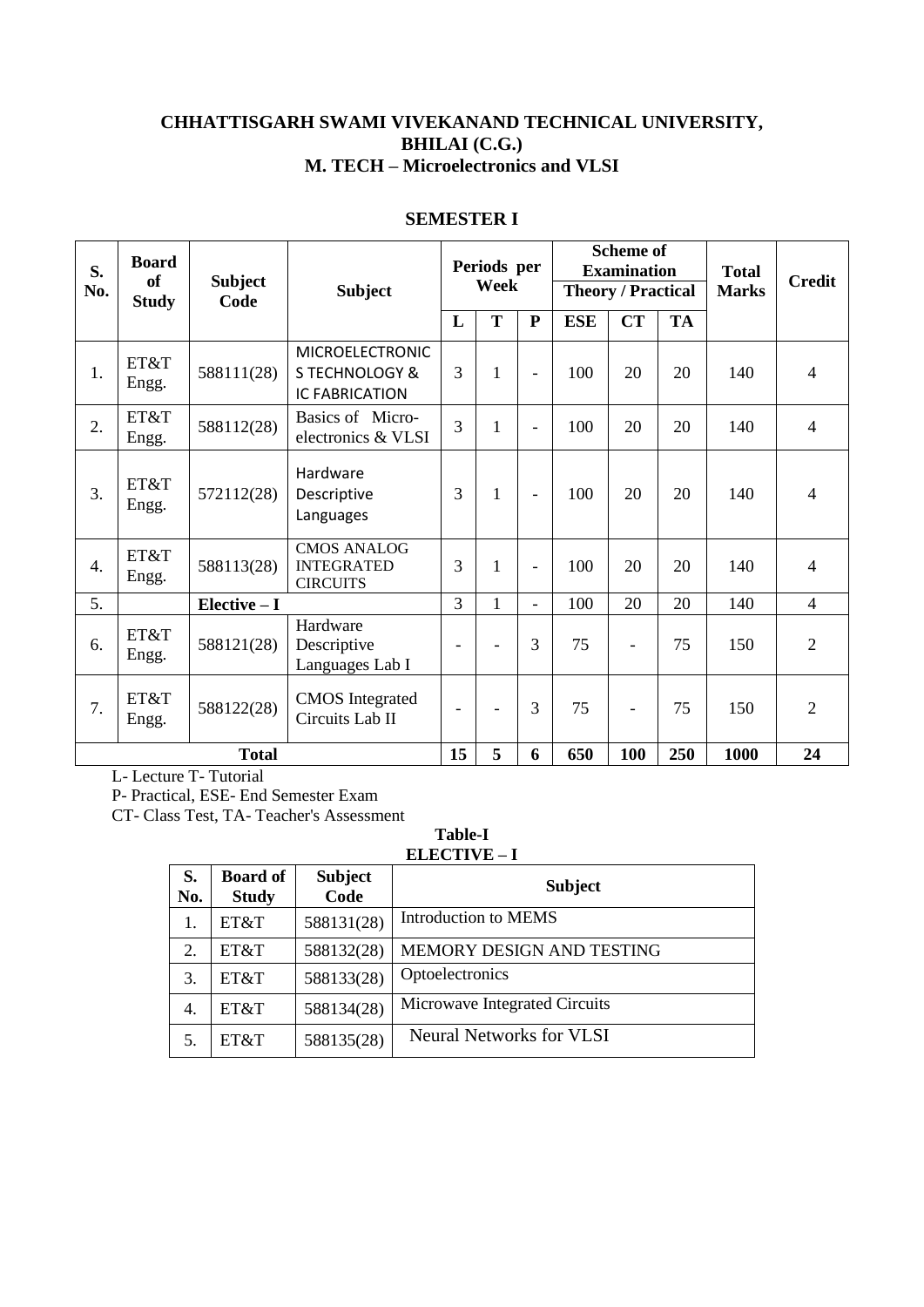### **CHHATTISGARH SWAMI VIVEKANAND TECHNICAL UNIVERSITY, BHILAI (C.G.) M. TECH – Microelectronics and VLSI SEMESTER II**

|                  | <b>Board</b>                  |                        |                                                                             |                      | Per<br>iod               |                              | <b>Scheme of</b><br><b>Examination</b> |                | <b>Total</b> | <b>Cre</b> |                |
|------------------|-------------------------------|------------------------|-----------------------------------------------------------------------------|----------------------|--------------------------|------------------------------|----------------------------------------|----------------|--------------|------------|----------------|
| S.<br>N          | <sub>of</sub><br><b>Study</b> | <b>Subject</b><br>Code | <b>Subject</b>                                                              | S<br>per<br>We<br>ek |                          | Theory /<br><b>Practical</b> |                                        |                | <b>Marks</b> | dit        |                |
|                  |                               |                        |                                                                             |                      | T                        | ${\bf P}$                    | <b>ESE</b>                             | <b>CT</b>      | <b>TA</b>    |            |                |
| 1.               | ET&T<br>Engg.                 | 572211(28)             | Mixed Signal and RF<br>Circuit Design                                       | 3                    | $\mathbf{1}$             | $\overline{\phantom{0}}$     | 100                                    | 20             | 20           | 140        | $\overline{4}$ |
| 2.               | ET&T<br>Engg.                 | 588212(28)             | <b>SYSTEM ON CHIP</b>                                                       | 3                    | $\mathbf{1}$             | $\overline{a}$               | 100                                    | 20             | 20           | 140        | $\overline{4}$ |
| $\overline{3}$ . | ET&T<br>Engg.                 | 588213(28)             | DIGITAL SIGNAL<br>PROCESSING &<br><b>IMPLEMENTATION WITH</b><br><b>VLSI</b> | 3                    | $\mathbf{1}$             | $\overline{\phantom{0}}$     | 100                                    | 20             | 20           | 140        | $\overline{4}$ |
| $\overline{4}$ . | ET&T<br>Engg.                 | 588214(28)             | <b>Testing and Verification</b><br>of VLSI Circuits                         | $\overline{3}$       | $\mathbf{1}$             | $\overline{\phantom{0}}$     | 100                                    | 20             | 20           | 140        | $\overline{4}$ |
| 5.               |                               | Elective - II          |                                                                             | $\overline{3}$       | $\mathbf{1}$             | $\overline{a}$               | 100                                    | 20             | 20           | 140        | $\overline{4}$ |
| 6.               | ET&T<br>Engg.                 | 588221(28)             | RF Circuit Lab I                                                            |                      | $\overline{\phantom{0}}$ | 3                            | 75                                     |                | 75           | 150        | 2              |
| 7.               | ET&T<br>Engg.                 | 588222(28)             | <b>SYSTEM ON CHIP Lab</b><br>$\mathbf{I}$                                   |                      | $\overline{a}$           | 3                            | 75                                     | $\overline{a}$ | 75           | 150        | $\overline{2}$ |
|                  |                               | <b>Total</b>           | 1<br>5                                                                      | 5                    | 6                        | 650                          | 100                                    | 250            | 1000         | 24         |                |

**Table-II ELECTIVE – II** 

 $\overline{\phantom{0}}$ 

| S.<br>No. | <b>Board</b><br>of Study | <b>Subject</b><br>Code | <b>Subject</b>                                     |
|-----------|--------------------------|------------------------|----------------------------------------------------|
|           | ET&T                     | 588231(28)             | Physics of Nano Electronic Devices                 |
| 2.        | ET&T E.                  | 588232(28)             | <b>ASIC</b>                                        |
| 3.        | ET&T E                   | 588233(28)             | Nano-sensors                                       |
| 4.        | ET&T E                   | 572231(28)             | <b>ULSI</b> Technology                             |
| 5.        | ET&T E                   | 588234(28)             | Process and Device Characterization & Measurements |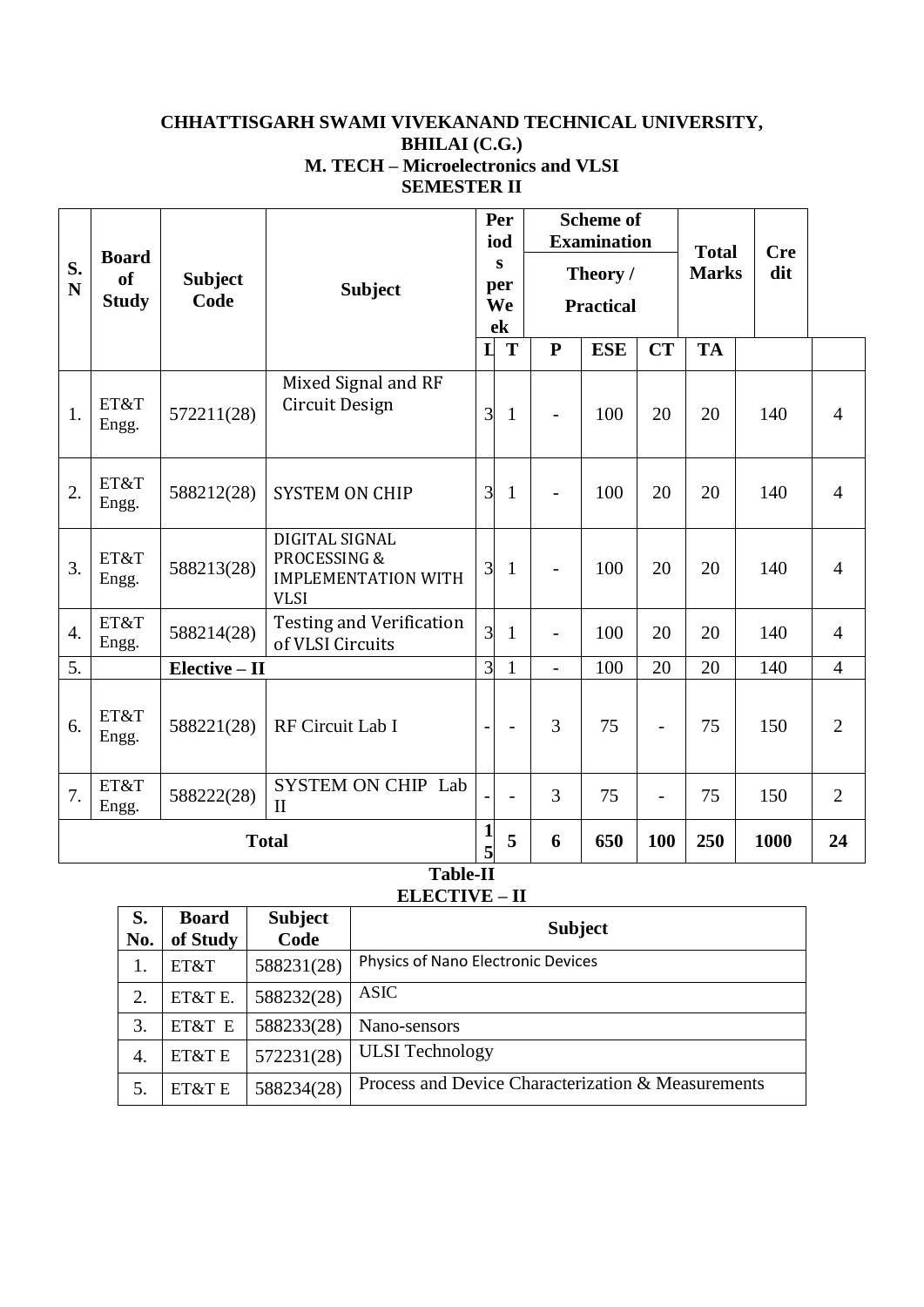# **CHHATTISGARH SWAMI VIVEKANAND TECHNICAL UNIVERSITY, BHILAI (C.G.) M. TECH – Microelectronics and VLSI**

### **SEMESTER III**

| S.<br>No.    | <b>Board</b><br><b>of</b><br><b>Study</b> | <b>Subject</b><br>Code | <b>Subject</b>                                           | Periods per<br>Week      |                | <b>Scheme of</b><br><b>Examination</b><br>Theory /<br><b>Practical</b> |            |    | <b>Total</b><br><b>Marks</b> | <b>Credit</b> |                |
|--------------|-------------------------------------------|------------------------|----------------------------------------------------------|--------------------------|----------------|------------------------------------------------------------------------|------------|----|------------------------------|---------------|----------------|
|              |                                           |                        |                                                          | L                        | T              | ${\bf P}$                                                              | <b>ESE</b> | CT | <b>TA</b>                    |               |                |
| 1.           | ET&T<br>Engg.                             | 588311(28)             | Digital<br>Systems<br>Engineering                        | 3                        | $\mathbf{1}$   | $\overline{\phantom{a}}$                                               | 100        | 20 | 20                           | 140           | $\overline{4}$ |
| 2.           |                                           | <b>Elective-III</b>    |                                                          | 3                        | 1              | -                                                                      | 100        | 20 | 20                           | 140           | $\overline{4}$ |
| 3.           | ET&T<br>Engg.                             | 588321(28)             | Project Work                                             | $\overline{\phantom{a}}$ | ۰              | 28                                                                     | 100        | ۰  | 100                          | 200           | 14             |
| 4.           | ET&T<br>Engg.                             | 588322(28)             | Seminar on<br>Industrial<br>Training and<br>Dissertation | $\overline{\phantom{a}}$ |                | 3                                                                      |            | -  | 20                           | 20            | $\overline{2}$ |
| <b>Total</b> |                                           |                        |                                                          | 6                        | $\overline{2}$ | 31                                                                     | 300        | 40 | 160                          | 500           | 24             |

#### **Table-III ELECTIVE – III**

| S.<br>No. | <b>Board of</b><br><b>Study</b> | <b>Subject</b><br>Code | <b>Subject</b>                              |
|-----------|---------------------------------|------------------------|---------------------------------------------|
|           |                                 |                        | DESIGN OF ANALOG FILTERS AND                |
| 1.        | ET&T                            | 588331(28)             | SIGNAL CONDITIONING CIRCUITS                |
|           |                                 |                        | <b>HARDWARE</b><br><b>SOFTWARE</b><br>$CO-$ |
| 2.        | ET&T.                           | 588332(28)             | <b>DESIGN</b>                               |
|           |                                 |                        | LOW POWER VLSI CIRCUIT AND                  |
| 3.        | ET&T                            | 588333(28)             | <b>SYSTEM</b>                               |
| 4.        | ET&T                            | 588334(28)             | <b>SENSORS</b>                              |